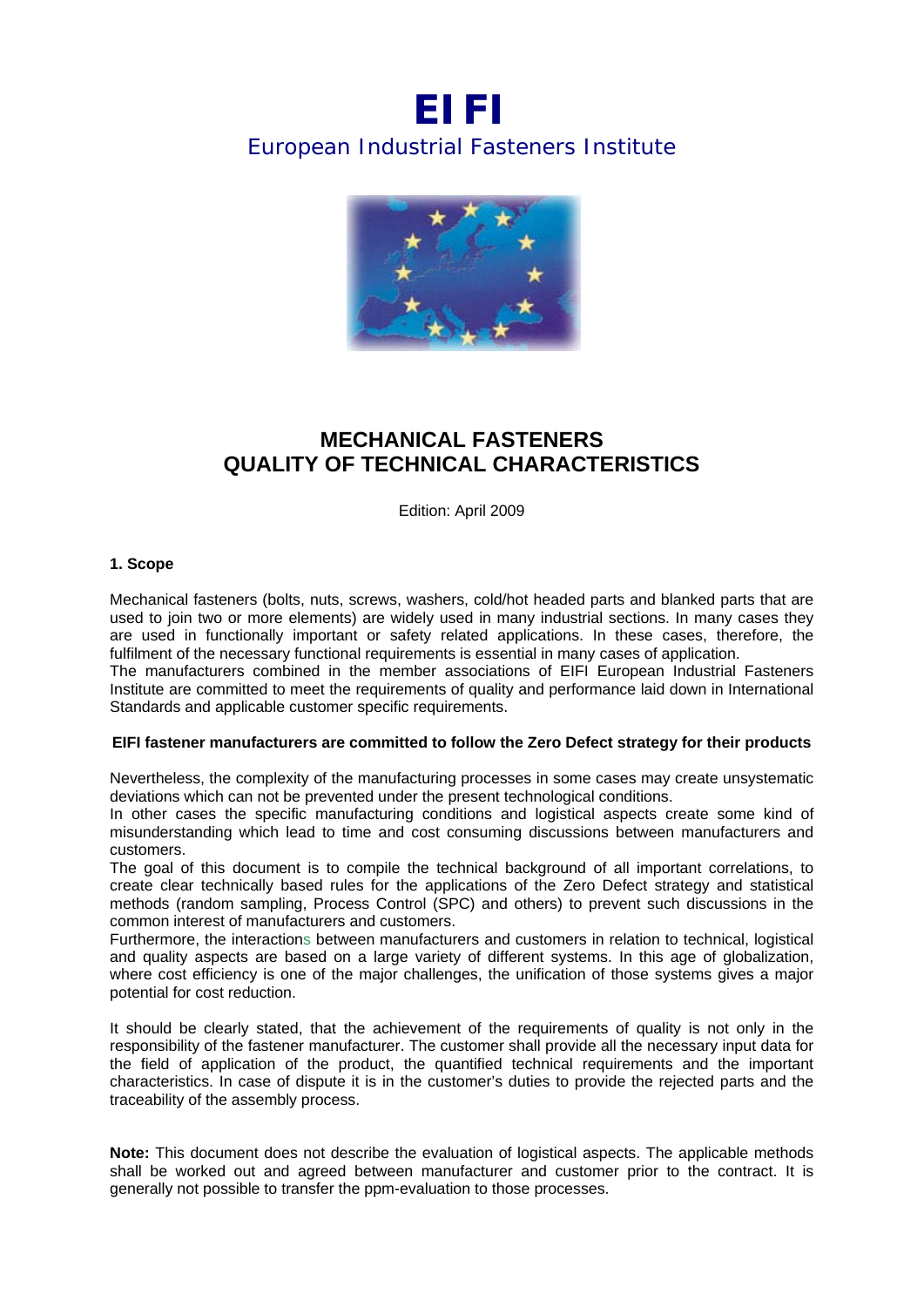#### **2. Effects of production methods**

The general production process is described in the following:

The first stage of manufacturing for most products is cold forging. The results of this mostly multi station forging process are single products. This stage is followed mostly by processes of mass production, with a major potential for mixing products of different manufacturing lots. Those process stages are for example:

- Thread rolling
- Heat treatment
- Surface coating
- Discharging and recharging of containers
- Internal transport
- Dispatch and warehouse processes

Regarding washers or similar parts, the first stage of manufacturing for most products is blanking followed by deburring. The further stages are the same as for fasteners.

In addition external transport and conditions in the subcontractor's or customer's location may contribute as sources of mixing or other contamination.

The overall effect of this is, that even with continuous improvement of processes there is still a probability that due to unsystematic events there will be nonconforming products within a manufacturing lot.

Therefore, in many cases the manufacturing process is finished by a manual or automatic sorting process, which minimizes the number of parts with deviations. But, in the most cases mechanical properties can be checked only by destructive test methods. This means there is only the possibility of using statistical control methods.

It is in the responsibility of a high level quality manufacturer to establish sophisticated, experienced and reliable processes at all stages. The basic rules for these processes are described in the International Standards

- ISO 9001 Quality management systems Requirements
- ISO TS 16949 Quality management systems Particular requirements for the application of ISO 9001 for automotive production and relevant service part organizations

EN ISO 16426 Fasteners - Quality assurance system

#### **3. Requirements**

In general a standardized mechanical fastener is described by about 10-15 geometrical and just as many mechanical characteristics laid down in international or national standards.

Those products have to fulfil acceptance tests according ISO 3269 – Acceptance inspection. This standard contains sampling plans and statistically based acceptance quality levels (AQL) for the acceptance of a manufacturing lot.

Fasteners for special applications or markets (e.g. automotive, electronics) made to drawing for highly sophisticated or safety critical applications may have additional requirements and the requested quality level is much more demanding. It is measured by parts per million (ppm).

Concerning this value some misinterpretation may arise. The requests sometimes have no technical and no economical background.

To fulfil those requests it is necessary to install automatic sorting processes. Also here a wide field of misunderstanding and time consuming discussion exists.

As mentioned above, high level and stable quality of the products implies controlled processes. In some cases this may be verified by  $c_{pk}$ - or  $c_{mk}$ -figures, when statistical rules apply.

Many customers include ppm-requirements in logistical or commercial aspects. This is basically different from the technical definition of ppm-values, and outside the scope of this document!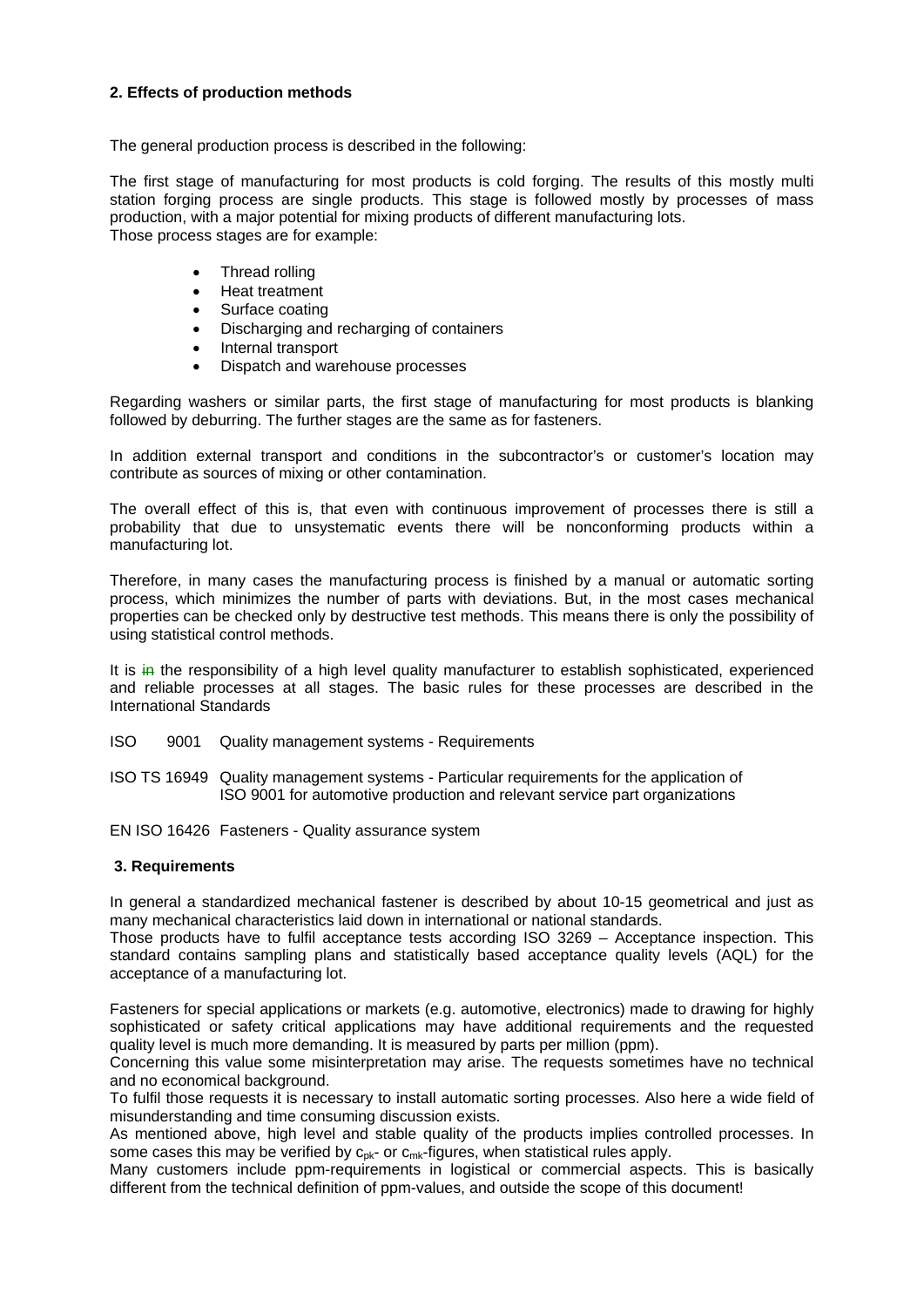#### **4. Basic Arguments**

#### **4.1 General**

- Zero Defect Strategy is a common (manufacturer and customer) goal. It does not mean that  $ppm = 0$  can be achieved.
- Agreements related to design and quality of mechanical fasteners should be worked out in a close cooperation within the concept phase of the final product. The cooperation shall include the exchange of all the necessary information concerning the function and assembly of the fastener.
- Also, in case of detected deviations there shall be a close cooperation to minimize time and costs of preventing and corrective actions.
- The state-of-the-art sorting technologies or machines are not able to sort all sizes of diameters, lengths or other simple characteristics of the products.

#### **4.2 Technical aspects**

#### **4.2.1 ppm-requests**

- ppm-values shall be related to one or more agreed characteristics of a product with influence on function or assembly of the final product. The technical responsibility of the manufacturer shall be limited to the end of the assembly. The agreement should include the appropriate method of detection. The agreement shall be worked out at the time of the order.
- General requests for ppm-values of manufacturing lots are technically without any basis.
- The evaluation of ppm-values is most suitable for the control of unsystematic processes or events
- In most cases ppm-requests will require more expensive automatic sorting processes. Therefore, there should be a detailed cost assessment
- ppm-requests should be based on a specified period of time, they should not be applied for the acceptance of one single lot
- ppm-requests are not suitable for characteristics which use destructive test methods, e.g.
	- o tensile strength
	- o hardness
	- o surface discontinuities
	- o decarburization
	- o impact strength
	- o metallographic structure
	- o others
- There are a number of characteristics where because a processing operation applies to an entire quantity of products the quality of the entire batch will be influenced. Those characteristics shall not be included in the ppm-evaluation. Examples are:
	- o Corrosion resistance
	- o Appearance
	- o Coefficients of friction
	- o Coating thickness
- State of the art for control processes of one characteristic for forged products is :

|         | ○ Unsorted:             | $200$ ppm |
|---------|-------------------------|-----------|
| $\circ$ | Manually sorted:        | $100$ ppm |
|         | o Automatically sorted: | 10 ppm    |

Characteristics suitable for automatic sorting: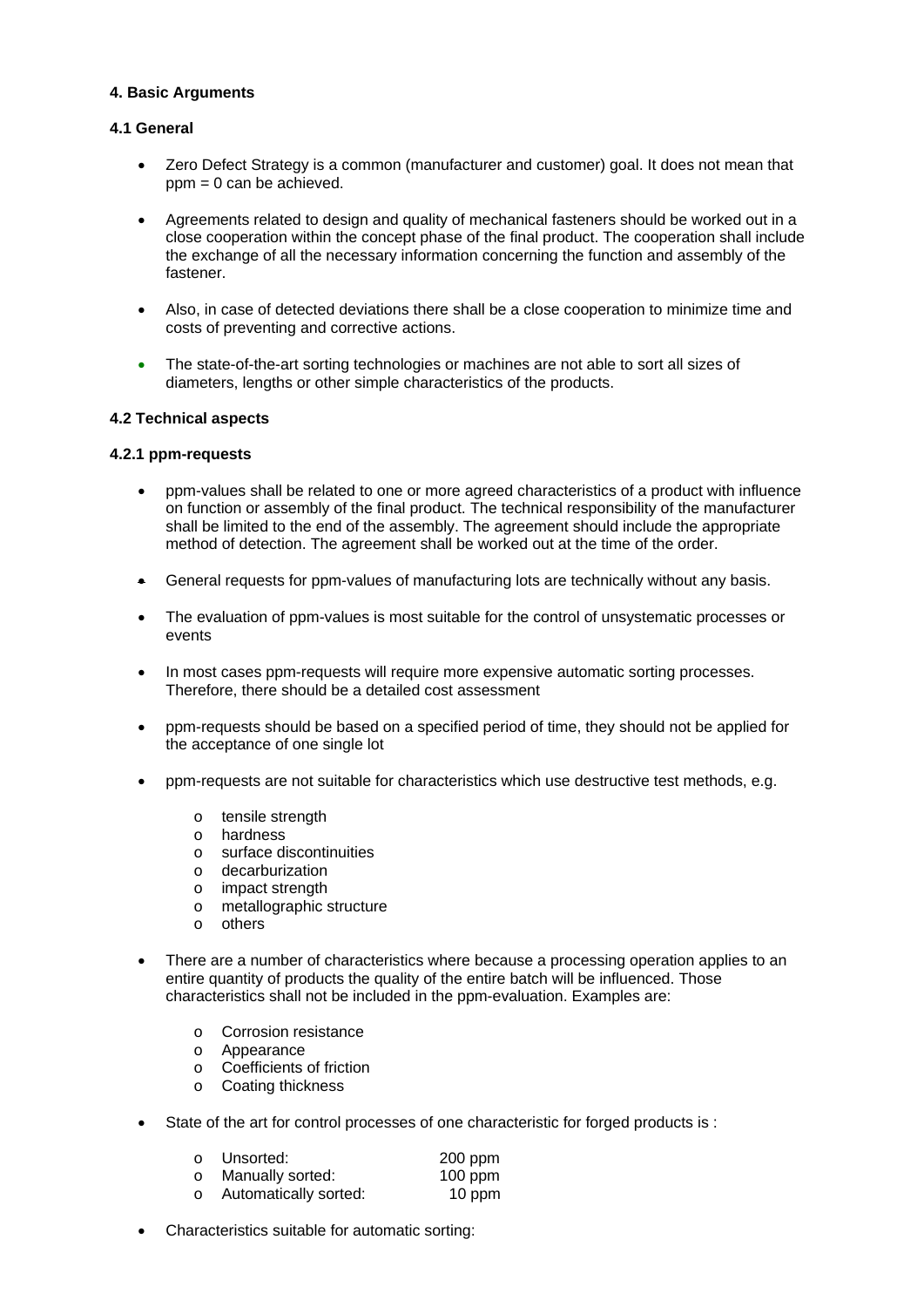| <b>Dimension</b>                                     | <b>Shape</b>                                           | <b>Others</b>                 |
|------------------------------------------------------|--------------------------------------------------------|-------------------------------|
| Length                                               | Existence of the thread                                | Foreign parts                 |
| Thread length                                        | Existence of the internal driving<br>feature           | Bursts (cracks) in the head   |
| Diameter of the thread                               | Existence of the external driving<br>feature           | Bursts (cracks) in the flange |
| Diameter of the flange                               | Existence of the prevailing<br>torque feature of a nut |                               |
| Diameter of the head                                 | Existence of the bolt point                            |                               |
| Diameter of the shank                                | Existence of the preassembled<br>washer                |                               |
| Height of the bolt head                              | Existence of the<br>microencapsulated adhesive         |                               |
| Height of the nut                                    |                                                        |                               |
| Minor diameter of the nut thread                     |                                                        |                               |
| Depth of the internal driving<br>feature             |                                                        |                               |
| Pitch of the thread                                  |                                                        |                               |
| Height of the external driving<br>feature            |                                                        |                               |
| Width across flats                                   |                                                        |                               |
| Inside/outside diameter and<br>thickness for washers |                                                        |                               |
|                                                      |                                                        |                               |

- In regard to cost efficiency the customer shall select only characteristic for sorting which are essential to the assembly or function of the final product.
- Experiences also show that during a sorting process the corrosion resistance of the products can sometimes be impaired

### **4.2.2 Statistical process control (SPC)**

- SPC is only suitable for those characteristics which can be influenced by the operator and or equipment during the production process
- While unsystematic non-conformities cannot be recognized by statistical process control (SPC), systematic nonconformities can usually be limited by the application of SPC (ISO 16426).
- In addition for a single characteristic, if the process is exactly centred and stable  $(C_{pk} = C_p)$ and if a  $C_{pk}$  value of 1,33 is assumed, it means more than 63 ppm of fasteners are outside the tolerance limits (ISO 16426). This value of ppm decreases for higher values of  $C_{\text{pk}}$  and/or  $C_{\text{p}}$ .
- There are a number of parameters or specified processes which are not suitable to be controlled by SPC, for example: